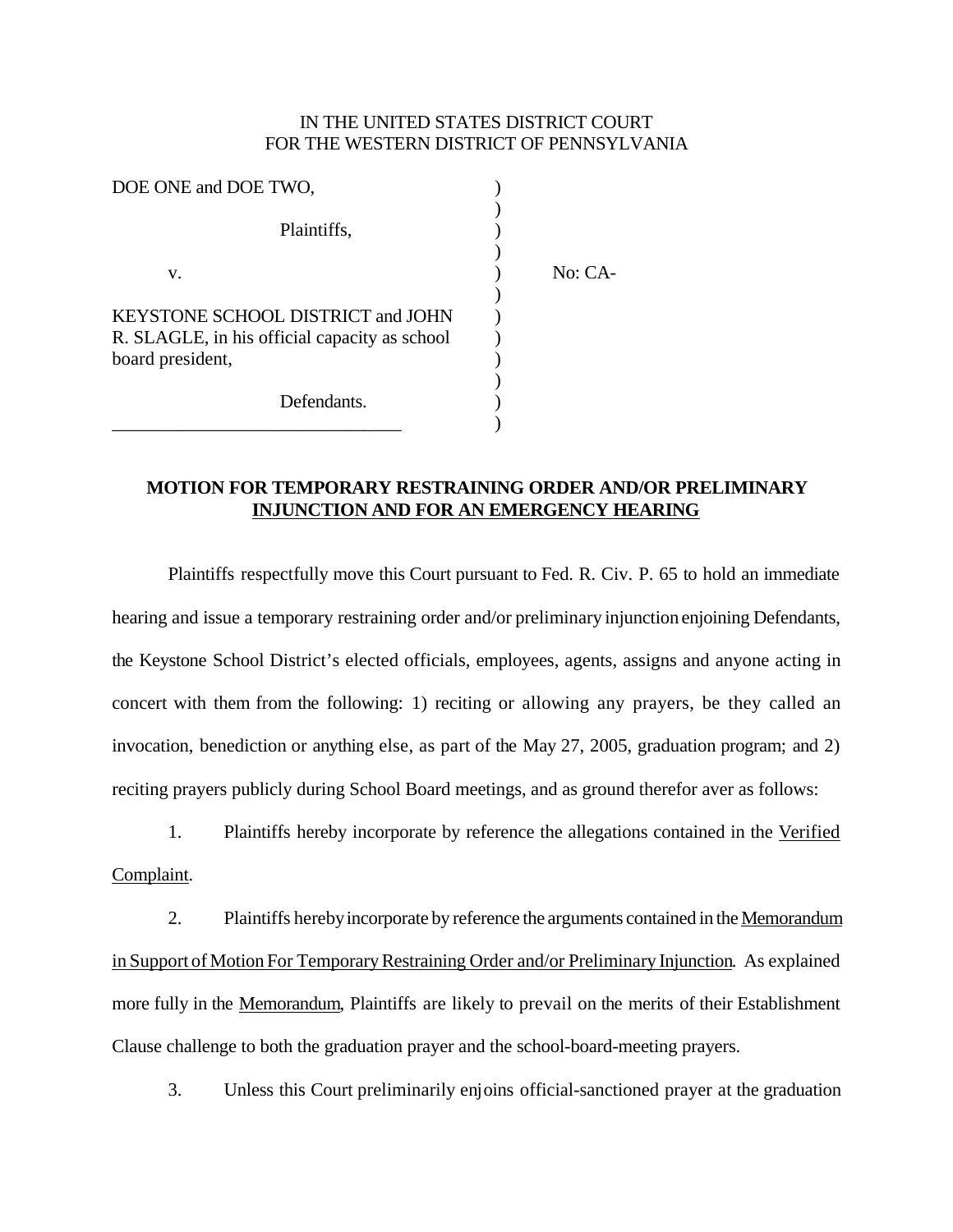ceremony on Friday, May 27, 2005, Plaintiffs will be subjected to an Establishment Clause violation for which there is no adequate remedy at law. The same applies to the prayer at school-board meetings.

4. The issuance of a temporary restraining order and/or preliminary injunction will not harm Defendants, since it cannot be in a public school district's interest to violate students' constitutional rights.

5. The issuance of the requested injunction is in the public interest because respect for our precious First Amendment freedoms is of paramount importance.

6. Since graduation is scheduled for Friday evening, May 27, 2005, Plaintiffs respectfully request that this Court rule on the motion before that time.

7. Plaintiffs' attorney sent a letter to school district officials on April 29, 2005, advising thatthe District's prayers atboth graduation and school-board meetings violated the FirstAmendment and requesting that they agree immediately to stop prayer in both venues. A copy of the letter is attached as Exhibit 1. Defendants' attorneys sent Plaintiffs' counsel a letter on May 10 agreeing to the demands in the April 29 letter. A copy of the letter is attached as Exhibit 2.

8. Subsequently, however, Defendant School Board President Slagle made the following comments to the news media on May 20, 2005:

School Board President John Slagle disagrees. "I'm totally against the removal of prayers from public schools." Slagle says people in the rural Clarion County area want prayer. "I understand where they're coming from with it, but on the other hand, what's being done here should reflect what a majority of the people want to have." With graduation just about a week away, Slagle says he's looking for a way around the ACLU action.

http://kdka.com/local/local\_story\_140124133.html (KDKA-TV, ACLU Puts Local District on Notice, May 20, 2005). A printed copy of the Internet page is attached as Exhibit 3.

**2**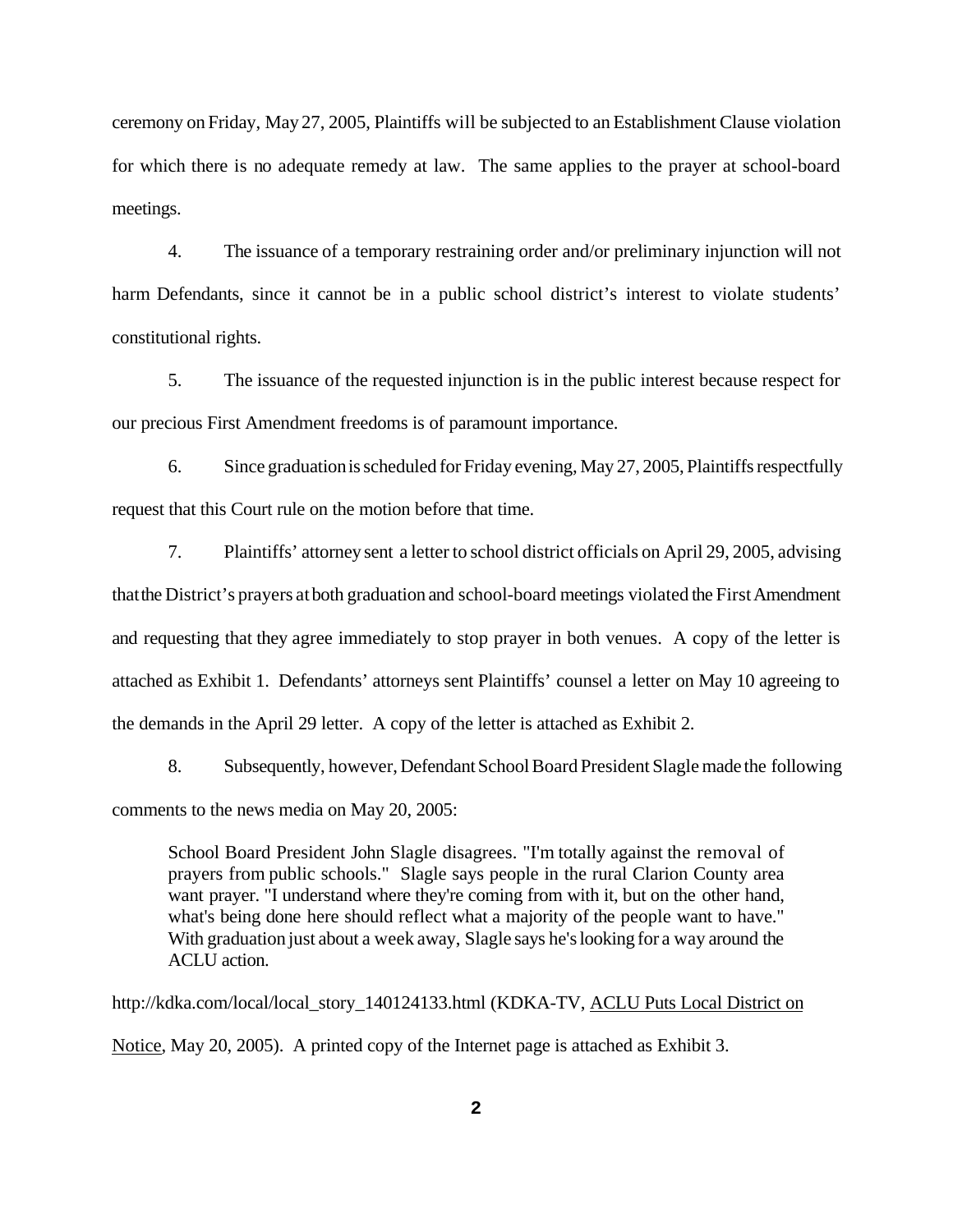10. Additionally, local religious leaders and community members have been pressuring the School District to retain the prayers challenged in this lawsuit. Copies of other news articles are attached as Exhibits 4 (Rodney L. Sherman, ACLU to Keystone: Stop the prayers, The Clarion News, May 17, 2005); 5 (Heather Leskanic, Prayer issue draws large crowd at Keystone, The Derrick & News Herald, May 23, 2005); 6 (Rodney L. Sherman, Keystone board agrees to no graduation prayer, The Clarion News, May 24, 2005); 7 (Rodney L. Sherman, Local churches rally for Keystone School District, The Clarion News, May 25, 2005).

9. Given Board President Slagle's expressed desire to circumvent the informal agreement between the parties, and the increasing pressure from community residents to retain the prayers, Plaintiffs' counsel advised District Solicitor Carl Beard on Friday, May 20, that he would need to file a lawsuit and requested that Defendants enter a consent decree memorializing the agreement contained in the April 29 and May 10 letters.

 10. Defendants signed the proffered consent decree. A copy of the school district solicitor's cover letter and the signed decree are attached hereto as Exhibit 8. The original will be presented to the Court at the TRO hearing.

**WHEREFORE**, Plaintiff respectfully request that this Court hold an immediate hearing, consider the proposed consent decree, and then sign the order enjoining Defendants, the Keystone School District's elected officials, employees, agents, assigns and anyone acting in concert with them from the following: 1) reciting or allowing any prayers, be they called an invocation, benediction or anything else, as part of the May 27, 2005, graduation program; and 2) reciting prayers publicly during School Board meetings.

Respectfully submitted,

**3**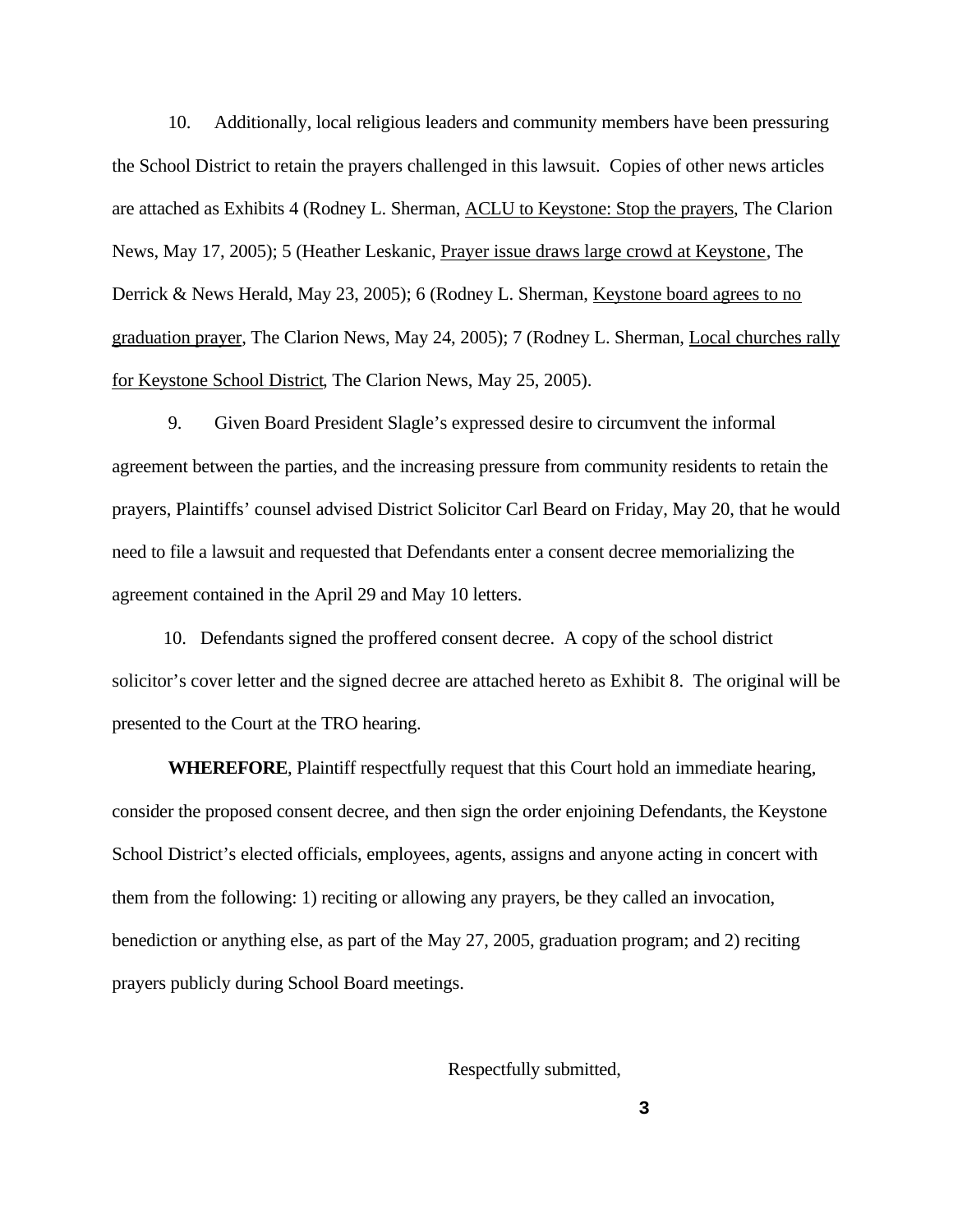Witold J. Walczak PA ID No.: 62976 AMERICAN CIVIL LIBERTIES FOUNDATION OF PENNSYLVANIA 313 Atwood Street Pittsburgh, PA 15213 (412) 681-7864

\_\_\_\_\_\_\_\_\_\_\_\_\_\_\_\_\_\_\_\_\_\_\_\_\_\_\_\_\_\_\_\_\_\_\_

Attorney for Plaintiffs

May 23, 2005